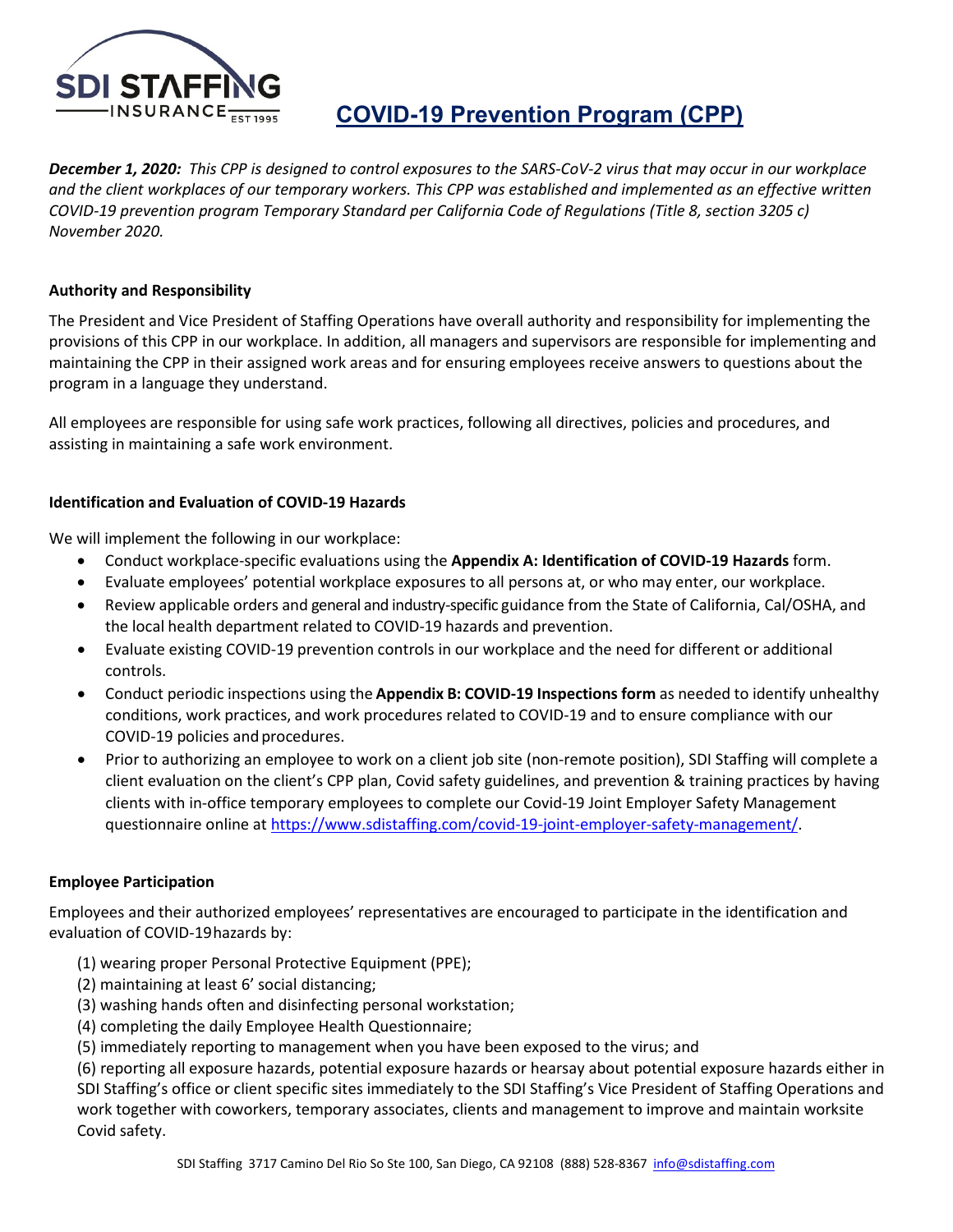## **Employee Screening**

We screen our employees by having them self-screen according to CDPH guidelines and requiring employees to complete a daily Employee Health Questionnaire online at [https://www.sdistaffing.com/employee-health](https://www.sdistaffing.com/employee-health-questionnaire/)[questionnaire/.](https://www.sdistaffing.com/employee-health-questionnaire/) Employees working at client job sites will be required to follow the Covid safety guidelines set by each client that is compliant with ATD Standard

## **Control of COVID-19 Hazards**

## **Physical Distancing**

Where possible, we ensure at least six feet of physical distancing at all times in our workplace by:

- Eliminating the need for workers to be in the workplace e.g., telework or other remote work arrangements.
- Reducing the number of persons in an area at one time, including visitors.
- Visual cues such as signs and floor markings to indicate where employees and others should be located or their direction and path of travel.
- Staggered arrival, departure, work, and/or break times.
- Adjusted work processes or procedures, such as reducing production speed, to allow greater distance between employees.
- SDI Staffing office entrance remains locked, controlling the number of visitors permitted in the office.
- Ensuring our clients also apply 6 feet distance at job sites where our employees are working. Any exception should be reported to and approved by SDI Staffing's Vice President of Staffing Operations.

Individuals will be kept as far apart as possible when there are situations where six feet of physical distancing cannot be achieved.

## **Face Coverings**

When not working remotely, we provide clean, undamaged face coverings and ensure they are properly worn by employees over the nose and mouth when indoors, and when outdoors and less than six feet away from another person, including non-employees, and where required by orders from the California Department of Public Health (CDPH) or local health department. Employees, however, may choose to wear their own personal face coverings. Any employees that encounter another employee or a non-employee on-site not wearing a face covering should keep their distance and immediately report that person to his/her supervisor.

The following are exceptions to the use of face coverings in our workplace:

- When an employee is alone in a room.
- While eating and drinking at the workplace, provided employees are at least six feet apart and outside air supply to the area, if indoors, has been maximized to the extent possible.
- Employees who cannot wear face coverings due to a medical or mental health condition or disability, or who are hearing-impaired or communicating with a hearing-impaired person. Alternatives will be considered on a caseby-case basis.

## **Engineering Controls (SDI Staffing office)**

SDI Staffing maximizes, to the extent feasible, the quantity of outside air for our office with mechanical or natural ventilation systems and will implement the following measures for situations where we cannot maintain at least six feet distance between individuals:

- Leaving the air condition or furnace fan in the ON position and opening windows and doors where possible, unless heat and/or wildfire smoke will not allow this, in which case most, if not all staff, may be sent home to work.
- Limiting the number of in-office visitors.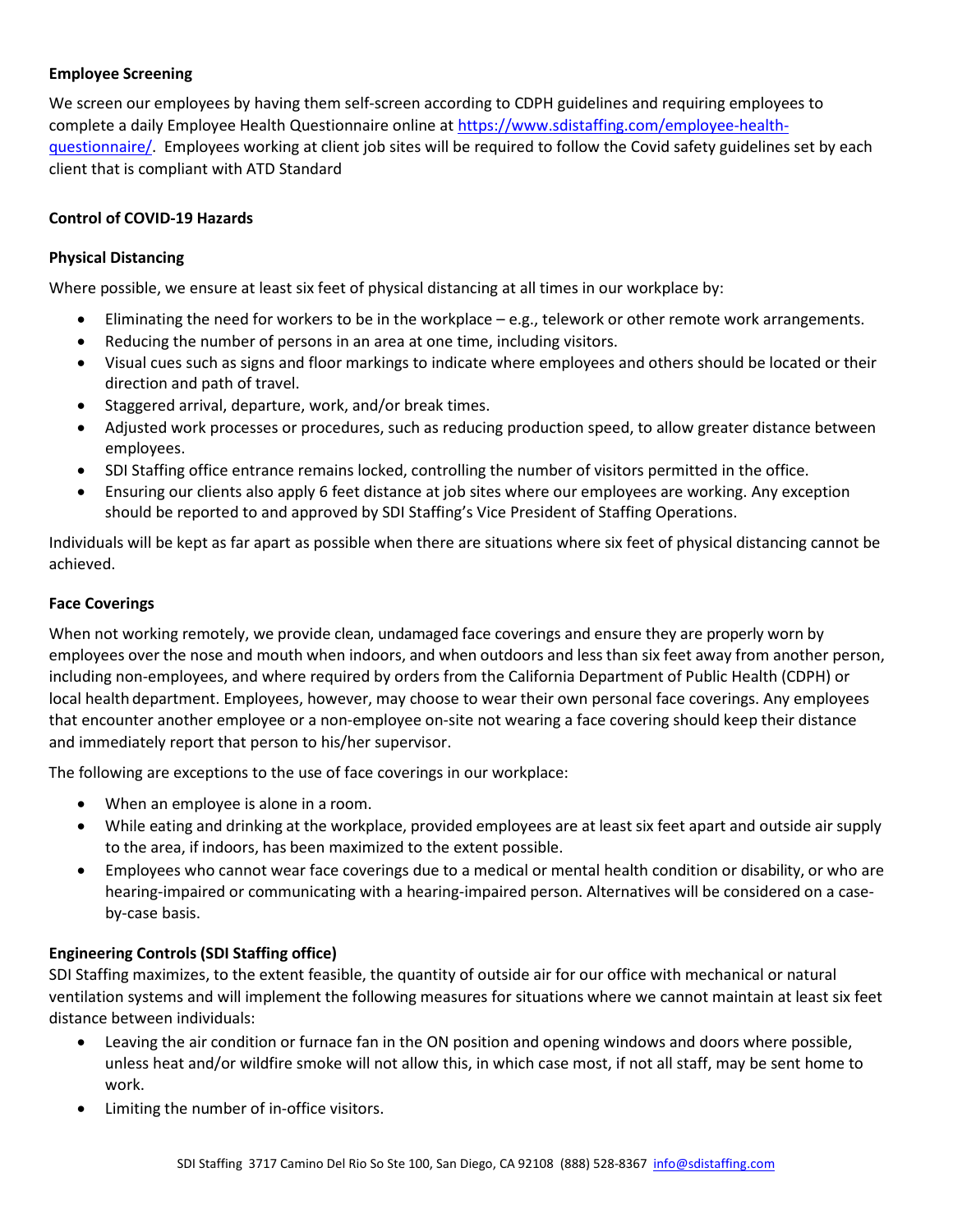SDI Staffing does not own our office building and, thus, cannot install any special ventilation or filtration systems to mitigate air-born illness. Unless there is some unforeseen emergency, there should be no reason not to maintain 6-feet distancing.

## **Cleaning and Disinfecting**

We implement the following cleaning and disinfection measures for frequently touched surfaces:

- Clean and sanitize your personal workstation daily.
- Clean and sanitize any common areas and/or equipment (i.e. kitchen, bathroom, coffee maker, microwave, etc.) after each use by wiping down surfaces.
- Wash hands with warm water and soap frequently for at least 20 seconds and avoid touching your eyes, nose, and mouth. This is to be done upon arriving at work, after using the bathroom, after blowing your nose/coughing/sneezing, and before eating.
- Increase in the cleaning of common areas by janitorial staff to include a "confirmation of cleaning" list.

## **Should we have a COVID-19 case in our workplace, we will implement the following procedures:**

Designated and trained personnel will clean and disinfect areas, materials and equipment used by the employee testing positive for COVID-19.

Client Offices: To the best of our abilities, SDI Staffing will verify that clients also follow satisfactory cleaning and disinfecting measures in order to keep our temporary employees safe.

## **Shared tools, equipment and personal protective equipment (PPE)**

PPE must not be shared, e.g., gloves, goggles and face shields.

Items that employees come in regular physical contact with, such as phones, headsets, desks, keyboards, writing materials, instruments and tools must also not be shared, to the extent feasible. Where there must be sharing, the items will be disinfected between uses by using cleaning disinfectants.

SDI Staffing will verify that clients either clean and disinfect tools and equipment or provide employees with materials and training to do it themselves.

## **Hand Sanitizing**

In order to implement effective hand sanitizing procedures, we:

- Evaluate handwashing facilities.
- Determine the need for additional facilities.
- Encourage and allow time for employee handwashing.
- Provide employees with effective hand sanitizers and hand washing soap.
- Encourage employees to wash their hands for at least 20 seconds each time in warm water.

## **Investigating and Responding to COVID-19 Cases**

This will be accomplished by using the **Appendix C: Investigating COVID-19 Cases** form.

Employees who had potential COVID-19 exposure in our workplace will be offered information on COVID-19 testing, and allowed to get tested, with pay and at no cost, during their working hours.

The information on benefits described in the Training and Instruction, and Exclusion of COVID-19 Cases, below will be provided to them.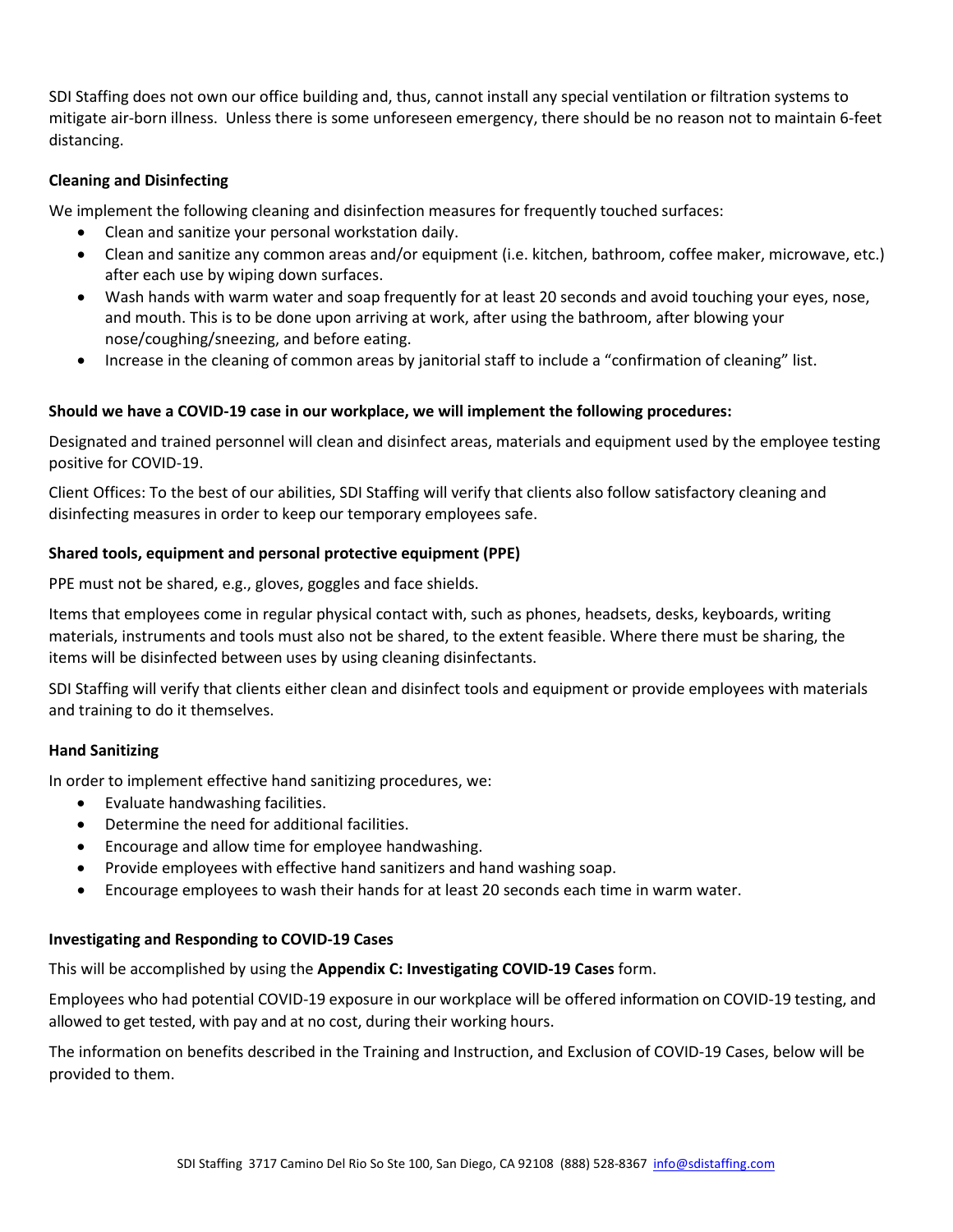## **System for Communicating**

Our goal is to ensure that we have effective two-way communication with our employees, in a form they can readily understand, and that it includes the following information:

- **Employees should report COVID-19 symptoms and possible hazards at their job or worksite by: Phone/Text: 888-528-8367**
	- **Email: [michelle@sdistaffing.com](mailto:michelle@sdistaffing.com) or [julie@sdistaffing.com](mailto:julie@sdistaffing.com)**
- Employees can report symptoms and hazards without fear of reprisal.
- Our procedures and policies will accommodate employees with medical and/or other conditions that put them at increased risk of severe COVID-19 illness.
- Where testing is not required, employees can access COVID-19 testing at their doctor's office or the closest free testing location that can be found online at [https://covid19.ca.gov/get-tested/.](https://covid19.ca.gov/get-tested/)
- In the event we are required to provide COVID-19 testing because of a workplace exposure or outbreak, we will communicate the plan for providing testing and inform affected employees of the reason for the testing and the possible consequences of a positive test in response to CCR Title 8 section 3205.1, Multiple COVID-19 Infections and COVID-19 Outbreaks, as well as section 3205.2, Major COVID-19 Outbreaks.
- Information about COVID-19 hazards employees (including other employers and individuals in contact with our workplace) may be exposed to, what is being done to control those hazards, and our COVID-19 policies and procedures.
- All temporary employees assigned to client job sites should be trained and this training should be documented. Employees should notify SDI Staffing's Vice President of Staffing Operations immediately by phone/text at 888- 528-8367 or email [michelle@sdistaffing.com](mailto:michelle@sdistaffing.com) if they are not informed and trained about COVID-19 hazards and controls before beginning their assigned duties.

## **If Exposed or Contract COVID-19**

Inform SDI Staffing and your direct supervisor on the job immediately of any symptoms or possible exposure.

## **If you may have been exposed but have NO symptoms:**

- You may choose to self-quarantine, work remotely upon approval, or use any available sick leave, PTO, vacation or unpaid time off.
- You may choose to be tested and remain off work until you receive a negative result.

## **If you DO have symptoms:**

- You will be required to provide certification to determine eligibility for up to 2 weeks of emergency Paid Sick Leave through the Federal Families First (CARES Act).
- You must remain off work for a minimum of 2 weeks, without symptoms for at least 3 days, or with proof of a negative test result.

## **Training and Instruction**

We will provide effective training and instruction that includes:

- Our COVID-19 policies and procedures to protect employees from COVID-19 hazards.
- Information regarding COVID-19-related benefits to which the employee may be entitled under applicable federal, state, or local laws.
- The fact that:
	- o COVID-19 is an infectious disease that can be spread through the air.
	- $\circ$  COVID-19 may be transmitted when a person touches a contaminated object and then touches their eyes, nose, or mouth.
	- o An infectious person may have no symptoms.

SDI Staffing 3717 Camino Del Rio So Ste 100, San Diego, CA 92108 (888) 528-8367 [info@sdistaffing.com](mailto:info@sdistaffing.com)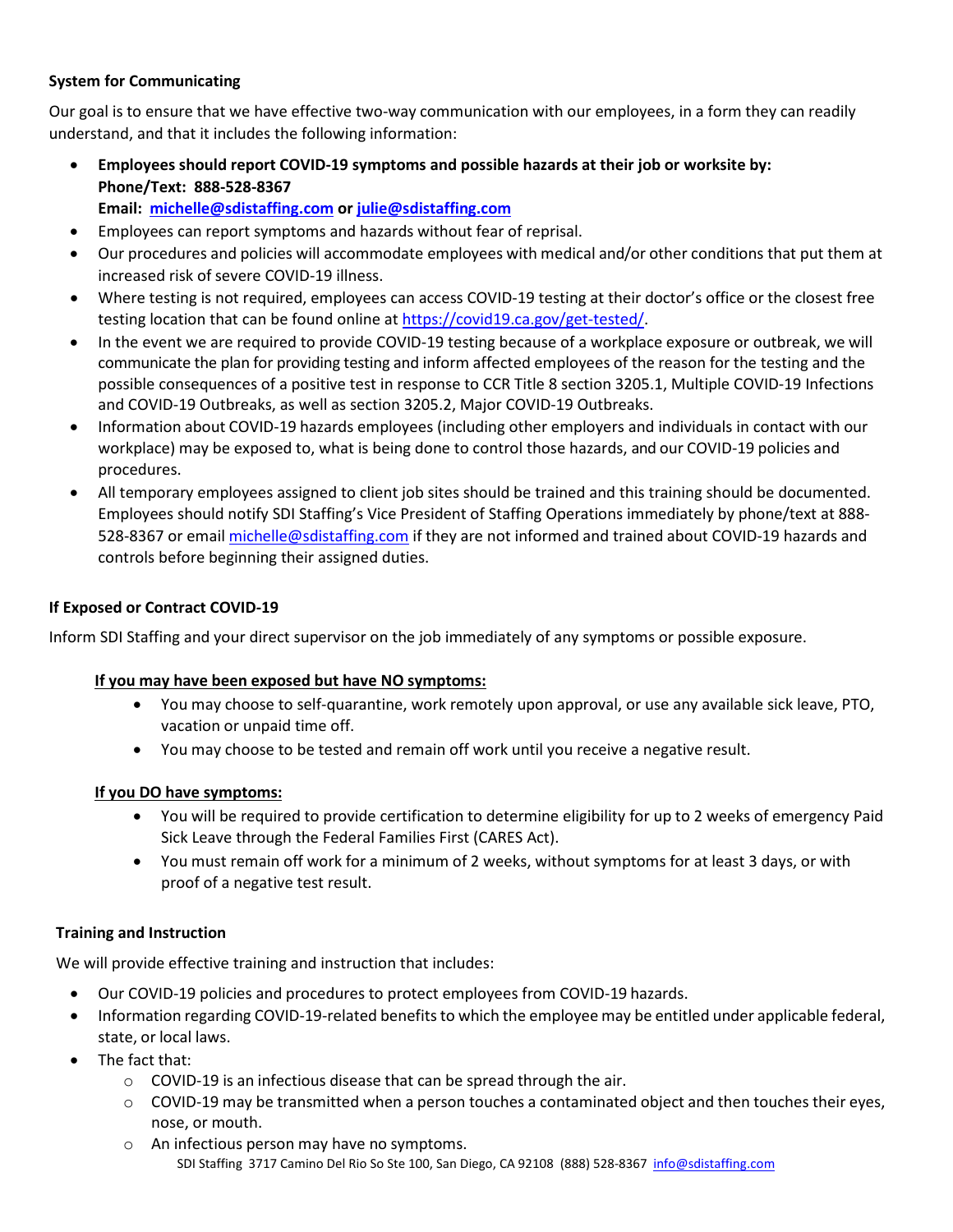- Methods of physical distancing of at least six feet and the importance of combining physical distancing with the wearing of facecoverings.
- The fact that particles containing the virus can travel more than six feet, especially indoors, so physical distancing must be combined with other controls, including face coverings and hand hygiene, to be effective.
- The importance of frequent hand washing with soap and water for at least 20 seconds and using hand sanitizer when employees do not have immediate access to a sink or hand washing facility, and that hand sanitizer does not work if the hands aresoiled.
- Proper use of face coverings and the fact that face coverings are not respiratory protective equipment face coverings are intended to primarily protect other individuals from the wearer of the face covering.
- COVID-19 symptoms, and the importance of obtaining a COVID-19 test and not coming to work if the employee has COVID-19 symptoms.

**Appendix D: COVID-19 Training Roster** will be used to document this training.

## **Exclusion of COVID-19 Cases**

Where we have a COVID-19 case in our workplace, we will limit transmission by:

- Ensuring that COVID-19 cases are excluded from the workplace until our return-to-work requirements are met.
- Excluding employees with COVID-19 exposure from the workplace for 14 days after the last known COVID-19 exposure to a COVID-19 case.
- Continuing and maintaining an employee's earnings, seniority, and all other employee rights and benefits whenever we've demonstrated that the COVID-19 exposure is work related. This will be accomplished by employer-provided sick leave benefits, payments from public sources or other means of maintaining earnings, rights and benefits where permitted by law and when not covered by workers' compensation.
- Providing employees at the time of exclusion with information on available benefits.

## **Reporting, Recordkeeping, and Access**

It is our policy to:

- Report information about COVID-19 cases at our workplace to the local health department whenever required by law, and provide any related information requested by the local health department.
- Report immediately to Cal/OSHA any COVID-19-related serious illnesses or death, as defined under CCR Title 8 section 330(h), of an employee occurring in our place of employment or in connection with any employment.
- Maintain records of the steps taken to implement our written COVID-19 Prevention Program in accordance with CCR Title 8 section3203(b).
- Make our written COVID-19 Prevention Program available at the workplace to employees, authorized employee representatives, and to representatives of Cal/OSHA immediately uponrequest.
- Use the **Appendix C: Investigating COVID-19 Cases** form to keep a record of and track all COVID-19 cases. The information will be made available to employees, authorized employee representatives, or as otherwise required by law, with personal identifying information removed.

## **Return-to-Work Criteria**

- COVID-19 cases with COVID-19 symptoms will not return to work until all the following have occurred:
	- o At least 24 hours have passed since a fever of 100.4 or higher has resolved without the use of feverreducing medications.
	- o COVID-19 symptoms have improved.
	- o At least 14 days have passed since COVID-19 symptoms first appeared.
- COVID-19 cases who tested positive but never developed COVID-19 symptoms will not return to work until a minimum of 14 days have passed since the date of specimen collection of their first positive COVID-19 test.
- A negative COVID-19 test will not be required for an employee to return towork.
- SDI Staffing 3717 Camino Del Rio So Ste 100, San Diego, CA 92108 (888) 528-8367 [info@sdistaffing.com](mailto:info@sdistaffing.com) • If an order to isolate or quarantine an employee is issued by a local or state health official, the employee will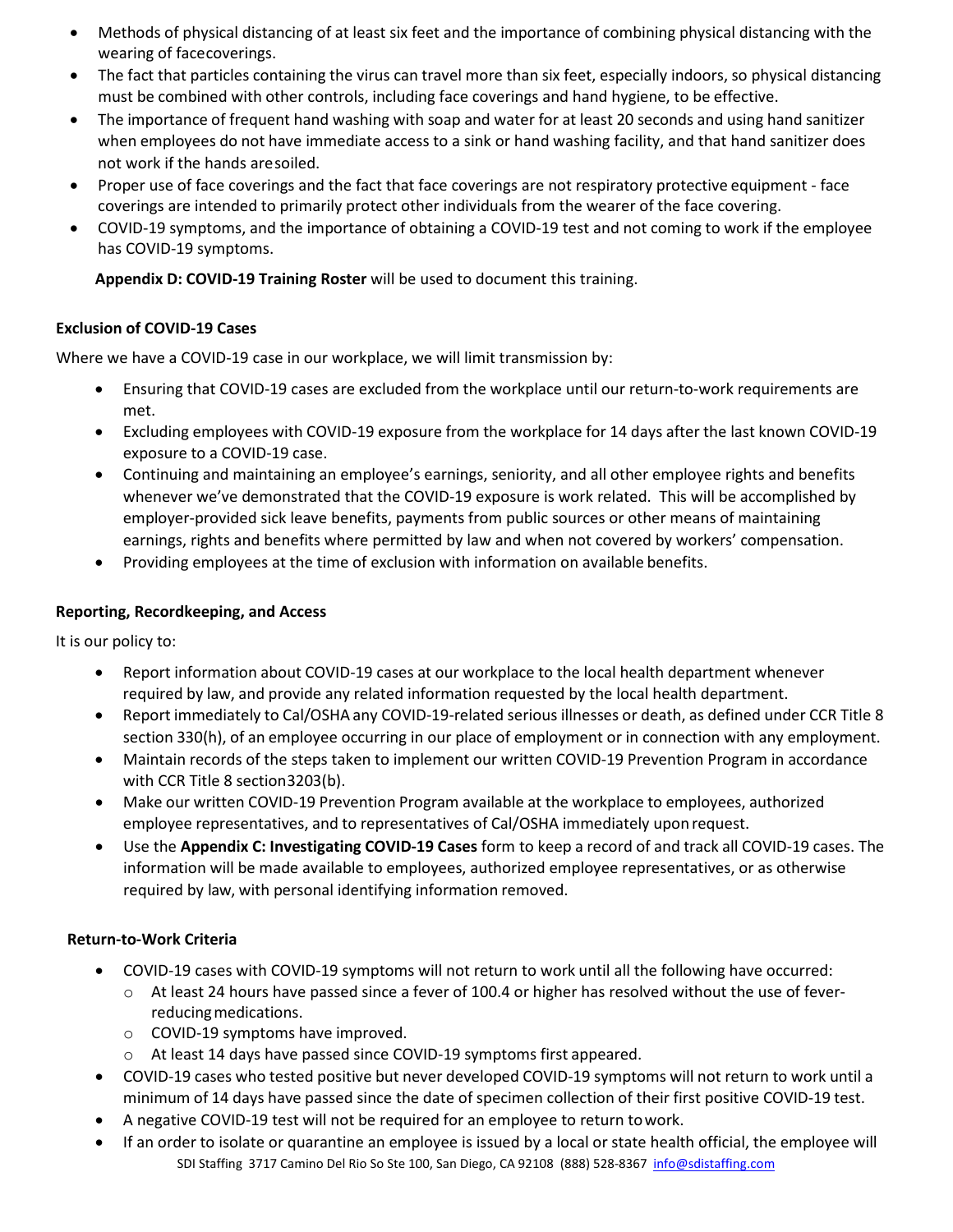not return to work until the period of isolation or quarantine is completed or the order is lifted. If no period was specified, then the period will be 10 days from the time the order to isolate was effective, or 14 days from the time the order to quarantine was effective.

## **NOTICE REGARDING SAFETEY AND TRAINING OF TEMPORARY EMPLOYEES WORKING ON SITE AT CLIENT FACILITIES**

We make every effort to ensure our clients comply with safety compliance, training requirements, and other directives affecting temporary employees in the same manner as their own employees and visitors onsite. Since SDI Staffing does not have direct day-to-day control over its temporary employees or the job site, we make every effort to ensure the safety of our temporary employees by:

- (1) Obtaining signed client agreements for temporary staffing services that specify the client's responsibility for the safety procedures, orientation and equipment of temporary employees assigned to their offices;
- (2) Completing a client evaluation on the client's CPP plan, Covid Safety Guidelines and Prevention & Training Practices to determine whether the client job site is a safe place to have our temporary employees working. This is done by verbally discussing the CPP Plan, Covid Safety Guidelines, and Prevention & Training Practices with an authorized client contact verbally and then requesting a client authorized representative complete our Covid-19 Joint Employer Safety Management questionnaire in writing. (The safety questionnaire is located online at [https://www.sdistaffing.com/covid-19-joint-employer-safety](https://www.sdistaffing.com/covid-19-joint-employer-safety-management/)[management/\)](https://www.sdistaffing.com/covid-19-joint-employer-safety-management/); and
- (3) Instructing all employees to immediately report any safety concerns to SDI Staffing, ensuring concerns and reports will be taken seriously and corrective measures will be taken to continue a safe space to work.

*Michelle Morinty*<br>Michelle Moriarty, Vice President of Staffing Operations 12/22/2020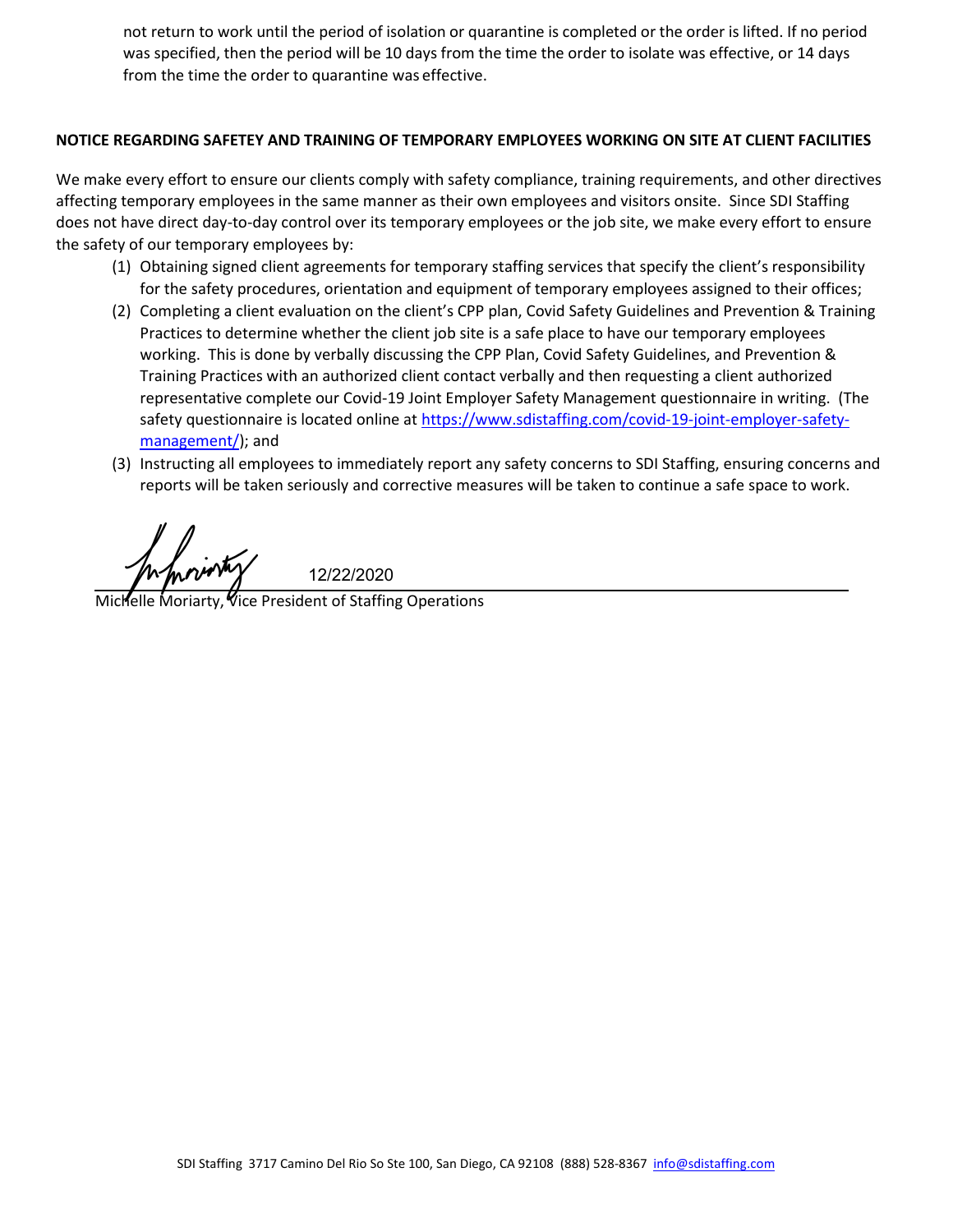#### **Appendix A: Identification of COVID-19 Hazards**

All persons, regardless of symptoms or negative COVID-19 test results, will be considered potentially infectious. Particular attention will be paid to areas where people may congregate or come in contact with one another, regardless of whether employees are performing an assigned work task or not. For example: meetings, entrances, bathrooms, hallways, aisles, walkways, elevators, break or eating areas, cool-down areas, and waiting areas.

Evaluation of potential workplace exposure will be to all persons at the workplace or who may enter the workplace, including coworkers, employees of other entities, members of the public, customers or clients, and independent contractors. We will consider how employees and other persons enter, leave, and travel through the workplace, in addition to addressing fixed work locations.

#### **Person conducting the evaluation**:

**Date**:

**Name(s) of employee and authorized employee representative that participated**:

| Interaction, area, activity,<br>work task, process,<br>equipment and material that<br>potentially exposes<br>employees to COVID-19<br>hazards | <b>Places and times</b> | <b>Potential for COVID-19 exposures</b><br>and employees affected, including<br>members of the public and<br>employees of other employers | <b>Existing and/or</b><br>additional COVID-19<br>prevention controls,<br>including barriers,<br>partitions and<br>ventilation |
|-----------------------------------------------------------------------------------------------------------------------------------------------|-------------------------|-------------------------------------------------------------------------------------------------------------------------------------------|-------------------------------------------------------------------------------------------------------------------------------|
|                                                                                                                                               |                         |                                                                                                                                           |                                                                                                                               |
|                                                                                                                                               |                         |                                                                                                                                           |                                                                                                                               |
|                                                                                                                                               |                         |                                                                                                                                           |                                                                                                                               |
|                                                                                                                                               |                         |                                                                                                                                           |                                                                                                                               |
|                                                                                                                                               |                         |                                                                                                                                           |                                                                                                                               |
|                                                                                                                                               |                         |                                                                                                                                           |                                                                                                                               |
|                                                                                                                                               |                         |                                                                                                                                           |                                                                                                                               |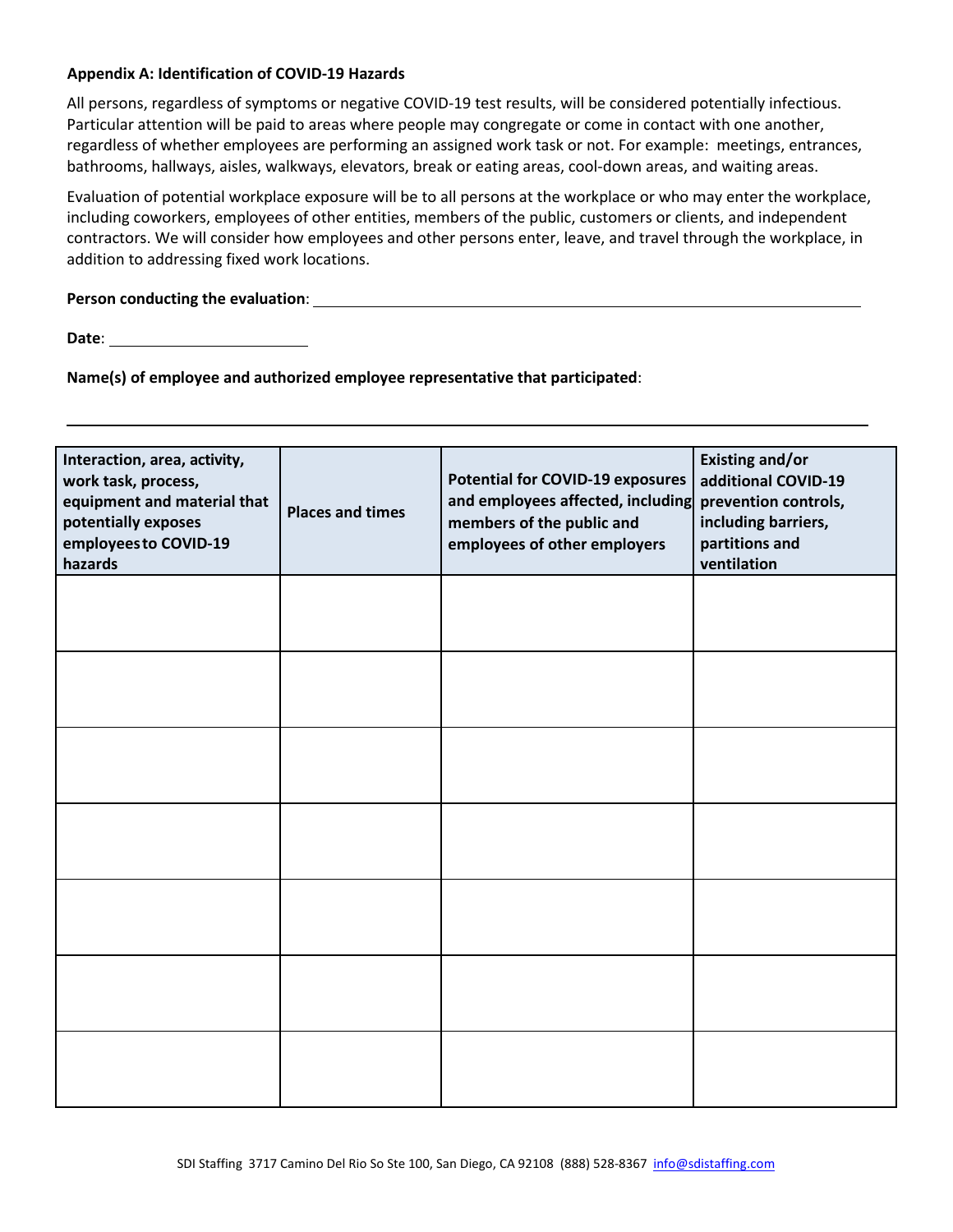## **Appendix B: COVID-19 Inspections**

**Date:**

## **Name of person conducting the inspection**:

# **Work location evaluated**:

| <b>Exposure Controls</b>                                                                        | <b>Status</b> | <b>Person Assigned</b><br>to Correct | <b>Date Corrected</b> |
|-------------------------------------------------------------------------------------------------|---------------|--------------------------------------|-----------------------|
| <b>Administrative</b>                                                                           |               |                                      |                       |
| Physical distancing                                                                             |               |                                      |                       |
| Surface cleaning and disinfection<br>(frequently enough and adequate supplies)                  |               |                                      |                       |
| Hand washing facilities<br>(adequate numbers & supplies)                                        |               |                                      |                       |
| Disinfecting and hand sanitizing solutions being<br>used according to manufacturer instructions |               |                                      |                       |
| PPE (not shared, available and being worn)                                                      |               |                                      |                       |
| Face coverings (cleaned sufficiently often)                                                     |               |                                      |                       |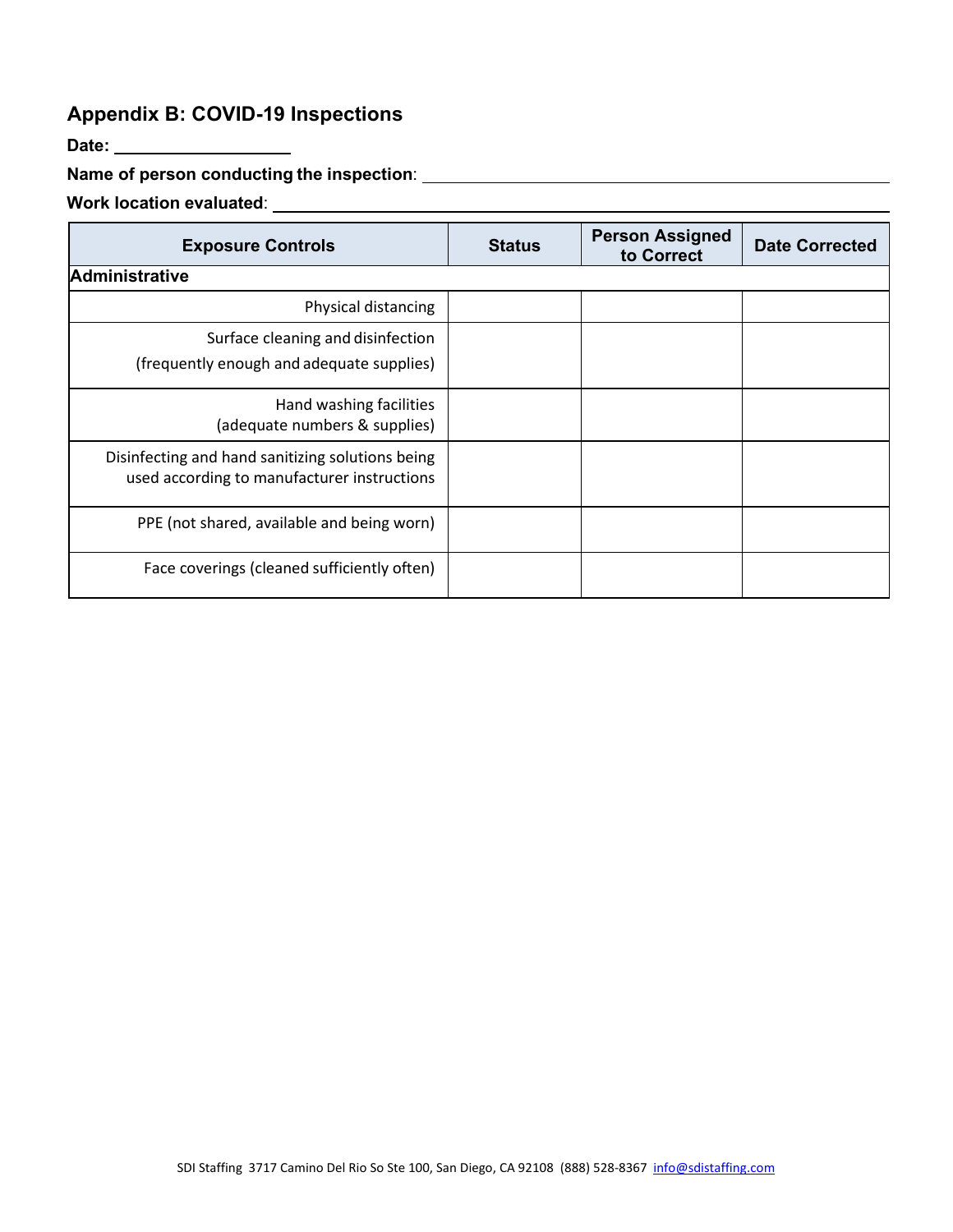## **Appendix C: Investigating COVID-19 Cases**

All personal identifying information of COVID-19 cases or symptoms will be kept confidential. All COVID-19 testing or related medical services provided by us will be provided in a manner that ensures the confidentiality of employees, with the exception of unredacted information on COVID-19 cases that will be provided immediately upon request to the local health department, CDPH, Cal/OSHA, the National Institute for Occupational Safety and Health (NIOSH), or as otherwise required by law.

All employees' medical records will also be kept confidential and not disclosed or reported without the employee's express written consent to any person within or outside the workplace, with the following exceptions: (1) Unredacted medical records provided to the local health department, CDPH, Cal/OSHA, NIOSH, or as otherwise required by law immediately upon request; and (2) Records that do not contain individually identifiable medical information or from which individually identifiable medical information has been removed.

**Date:** 

## **Name of person conducting the inspection**:

| <b>Employee (or non-</b><br>employee*) name:                                            | <b>Occupation (if non-</b><br>employee, why they were<br>in the workplace): |  |
|-----------------------------------------------------------------------------------------|-----------------------------------------------------------------------------|--|
| Location where employee<br>worked (or non-employee<br>was present in the<br>workplace): | Date investigation was<br>initiated:                                        |  |
| Was COVID-19 test<br>offered?                                                           | Name(s) of staff involved<br>in the investigation:                          |  |
| Date and time the COVID-                                                                | Date of the positive or                                                     |  |
| 19 case was last present in                                                             | negative test and/or                                                        |  |
| the workplace:                                                                          | diagnosis:                                                                  |  |
|                                                                                         | <b>Information received</b>                                                 |  |
| Date the case first had one                                                             | regarding COVID-19 test                                                     |  |
| or more COVID-19                                                                        | results and onset of                                                        |  |
| symptoms:                                                                               | symptoms (attach                                                            |  |
|                                                                                         | documentation):                                                             |  |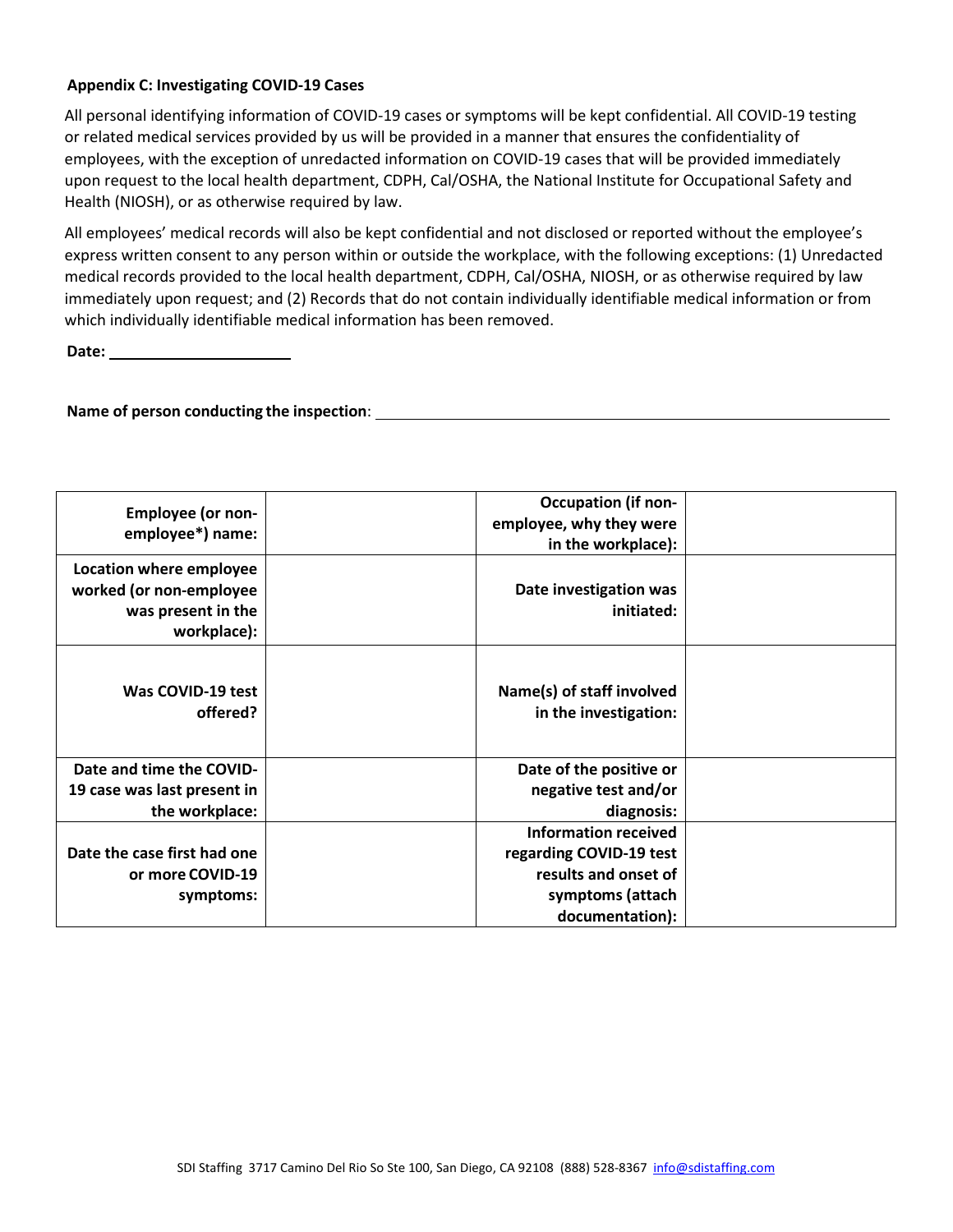| Results of the evaluation |
|---------------------------|
| of the COVID-19 case and  |
| all locations at the      |
| workplace that may have   |
| been visited by the       |
| COVID-19 case during the  |
| high-risk exposure        |
| period, and who may       |
|                           |
| have been exposed         |
| (attach additional        |
| information):             |
|                           |

| Notice given (within one business day, in a way that does not reveal any personal identifying information of the<br>COVID-19 case) of the potential COVID-19 exposure to: |                                             |  |
|---------------------------------------------------------------------------------------------------------------------------------------------------------------------------|---------------------------------------------|--|
| All employees who may<br>have had COVID-19<br>exposure and their<br>authorized<br>representatives.                                                                        | Date:                                       |  |
|                                                                                                                                                                           | Names of employees that<br>were notified:   |  |
| Independent contractors<br>and other employers<br>present at the workplace<br>during the high-risk<br>exposure period.                                                    | Date:                                       |  |
|                                                                                                                                                                           | Names of individuals that<br>were notified: |  |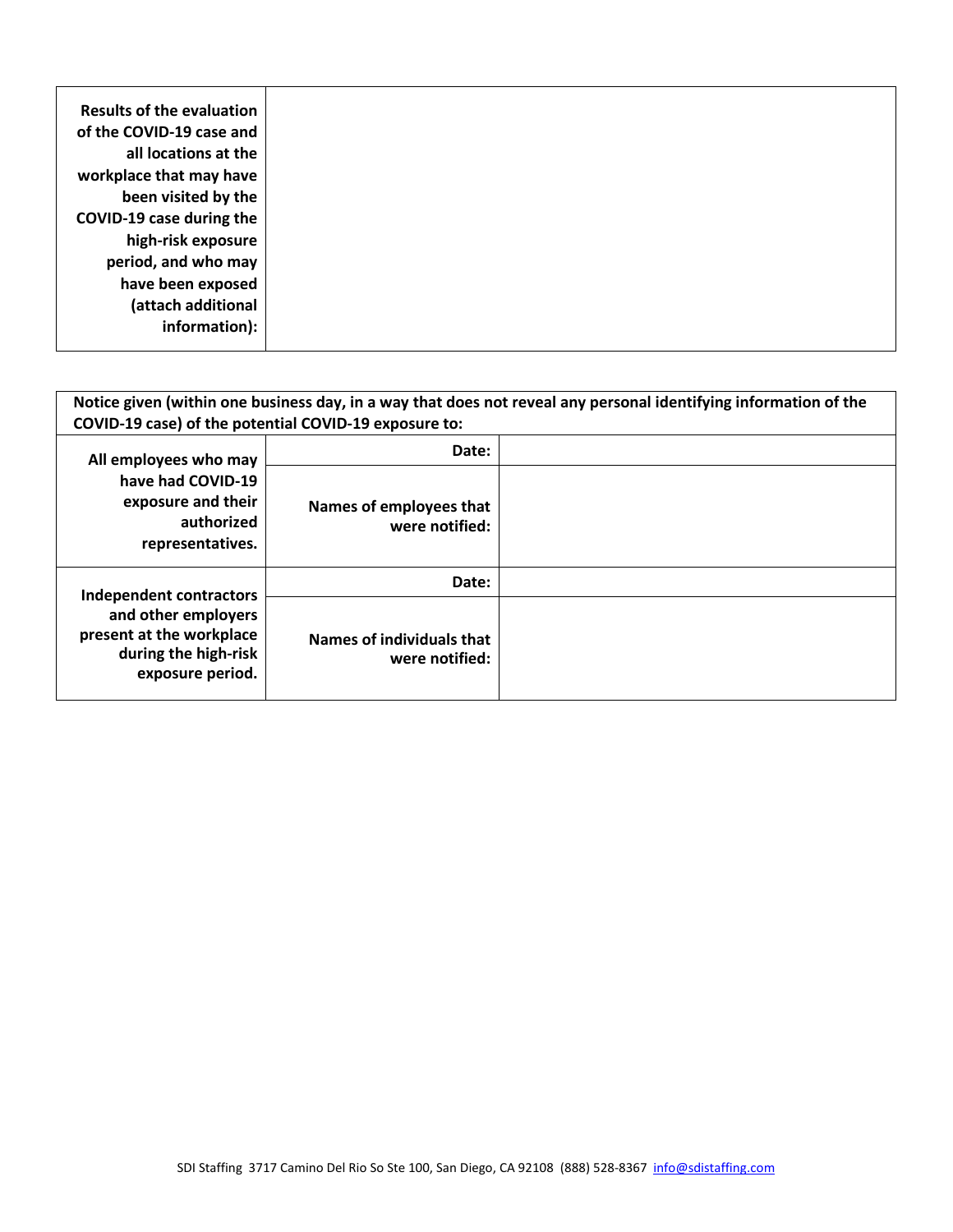|                                                       | Notice given (within one business day, in a way that does not reveal any personal identifying information of the |                       |  |
|-------------------------------------------------------|------------------------------------------------------------------------------------------------------------------|-----------------------|--|
| COVID-19 case) of the potential COVID-19 exposure to: |                                                                                                                  |                       |  |
| What were the workplace                               |                                                                                                                  | What could be done to |  |
| conditions that could have                            |                                                                                                                  | reduce exposure to    |  |
| contributed to the risk of                            |                                                                                                                  | <b>COVID-19?</b>      |  |
| <b>COVID-19 exposure?</b>                             |                                                                                                                  |                       |  |
|                                                       |                                                                                                                  |                       |  |
|                                                       |                                                                                                                  |                       |  |
|                                                       |                                                                                                                  |                       |  |
|                                                       |                                                                                                                  |                       |  |
|                                                       |                                                                                                                  |                       |  |
|                                                       |                                                                                                                  |                       |  |
|                                                       |                                                                                                                  |                       |  |
|                                                       |                                                                                                                  |                       |  |
|                                                       |                                                                                                                  |                       |  |
|                                                       |                                                                                                                  |                       |  |
|                                                       |                                                                                                                  |                       |  |
|                                                       |                                                                                                                  |                       |  |
|                                                       |                                                                                                                  |                       |  |
|                                                       |                                                                                                                  |                       |  |
|                                                       |                                                                                                                  |                       |  |
|                                                       |                                                                                                                  |                       |  |
|                                                       |                                                                                                                  |                       |  |
|                                                       |                                                                                                                  |                       |  |
|                                                       |                                                                                                                  |                       |  |
| Was local health                                      |                                                                                                                  |                       |  |
| department notified?                                  |                                                                                                                  | Date:                 |  |
|                                                       |                                                                                                                  |                       |  |

\*Should an employer be made aware of a non-employee infection source COVID-19 status.